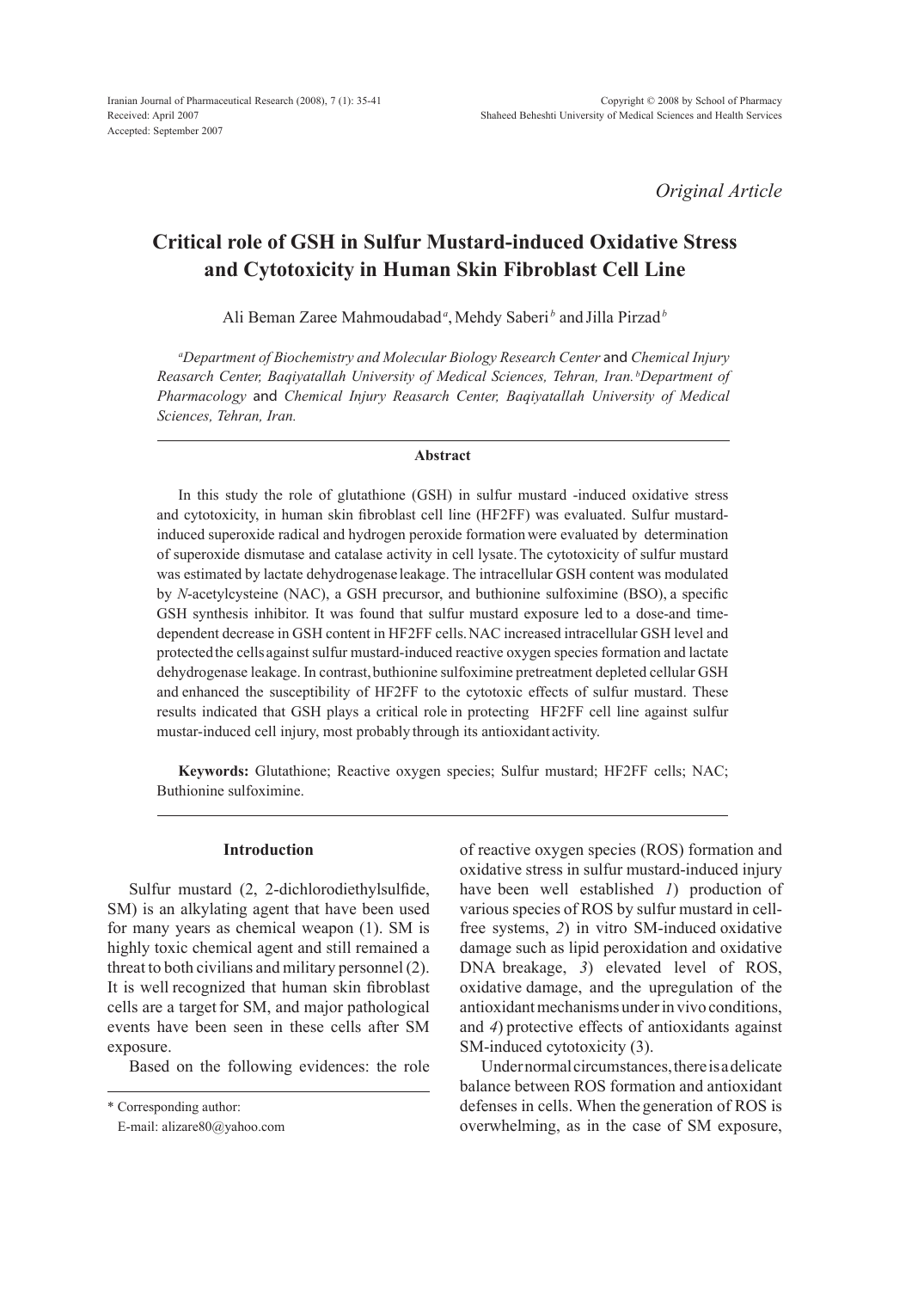or impairment of the antioxidant defense mechanism, an oxidative stress is induced, resulting in cell injury. Glutathione (GSH)(L-γglutamyl-L-cysteinylglycine) is among the most important antioxidants in organisms due to its potent antioxidant capacity, close involvement in many cellular functions, and abundance in tissues or cells (4, 5). Its reduced (GSH) and oxidized (glutathione disulfide, GSSG) forms constitute the major thiol redox system in cells, and the redox status is of crucial importance for cellular function (6)**.**

Regarding to the role of glutathione in the protection against oxidative stress and detoxification of xenobiotics, its availability in the reduced form (GSH) may be a key factor in maintenanceof the health. It has been established in several different animal models, as well as in human, that a decrease in GSH concentration may be associated with aging and pathogenesis of many diseases (7-11).

In recent years, there are increasing evidences that intracellular redox status affects cellular and molecular events in various cells. Redox status modulates protein activities (12), the ability of certain transcriptional factors to bind to their cognate DNA (13), signal transduction (14), cell necrosis (15), and cell apoptosis (16). It is also associated with cell proliferation (17, 18, 19) and affects growth factor functions (20, 21). However, the role of thiol-disulfide balance in cell proliferation is unresolved.

Oxidative stress is an important pathophysiological stimulus that affects the cellular redox status. However, besides inducing redox shift, oxidative stress can directly affect cell functions such as enzyme activities, cell signaling, and cellular responses (22). The effects of redox changes is often overlaped with those of oxidative stress. For this reason, it is sometimes unclear whether cellular responses elicited by oxidative stress are mediated directly by ROS or by ROS-induced redox imbalance.

The main objective of the present study was to evaluate the role of GSH on SM-induced oxidative stress and cytotoxicity in HF2FF cell line, the principal target cells of SM in the skin. In the present investigation, the intracellular GSH level in HF2FF cells was modulated by NAC, a GSH precursor, and BSO, a specific

GSH synthesis inhibitor. The data from these experiments provide direct evidence showing that GSH plays a critical role in sulfur mustardinduced oxidative stress and cell injury.

#### **Expremintal**

## **Materials**

N-acetylcysteine (NAC), 5,5'-dithio-bis (2-nitrobenzoicacid) (DTNB) GSH, GSSG, NADPH+H+ , ATP, Lactate dehy drogenase (LDH), Phosphoenol pyrovate (PEP), Pyrovate kinase and bothionie sulfoximine (BSO) were purchased from Sigma chemical co. (st Louis, Mo.USA). SM (purity>98%) was obtained from the ministry of Defense. RPMI 1640 and Fetal calf serum were purchased from life Technologies (Gibco, cergy-pontoise, France), antibiotics (penicillin, stereptomycin), RPMI, HBSS and Trypsin was purchased from Sigma chemical co. (st Louis, Mo.USA).

#### **Methods**

#### *Cell culture*

HF2FF-cell line was obtained from Iranian Pastur institute .The cells were routinely plated at a density of  $10<sup>5</sup>$  cells/plate and grown in RPMI 1640 (pH 7.4) , supplemented with 10% of FCS and antibiotics (7Unit/ml penicillin,  $100 \mu g/ml$ streptomycin) at 37°C in 95% air-5% CO2.

# *Chemical treatment*

Confluent monolayers were used in each assay and all treatments were carried out in HBSS media . NAC was prepared in 1mM concentration, stored at -20°C and BSO (1.8mM) were prepared in distilled water just before use. For GSH depletion, the cells were incubated for 24h with 1mM BSO, as earlier described by R. Drew *et al*.(23). Under these conditions BSO affect neither cell proliferation nor viability, at least during 30h of incubation. SM was stored in isopropanol (30, 100, 180, 300 and 1000  $\mu$ M) at -20 $\degree$ C. NAC was added to HBSS media with final concentration of 1mM, the cells were rinsed with HBSS 60min post NAC exposure and then RPMI was added. After 24h incubation, the cells treated with SM in HBSS. The final isopropanol concentration was less than  $0.1\%$  (v/v).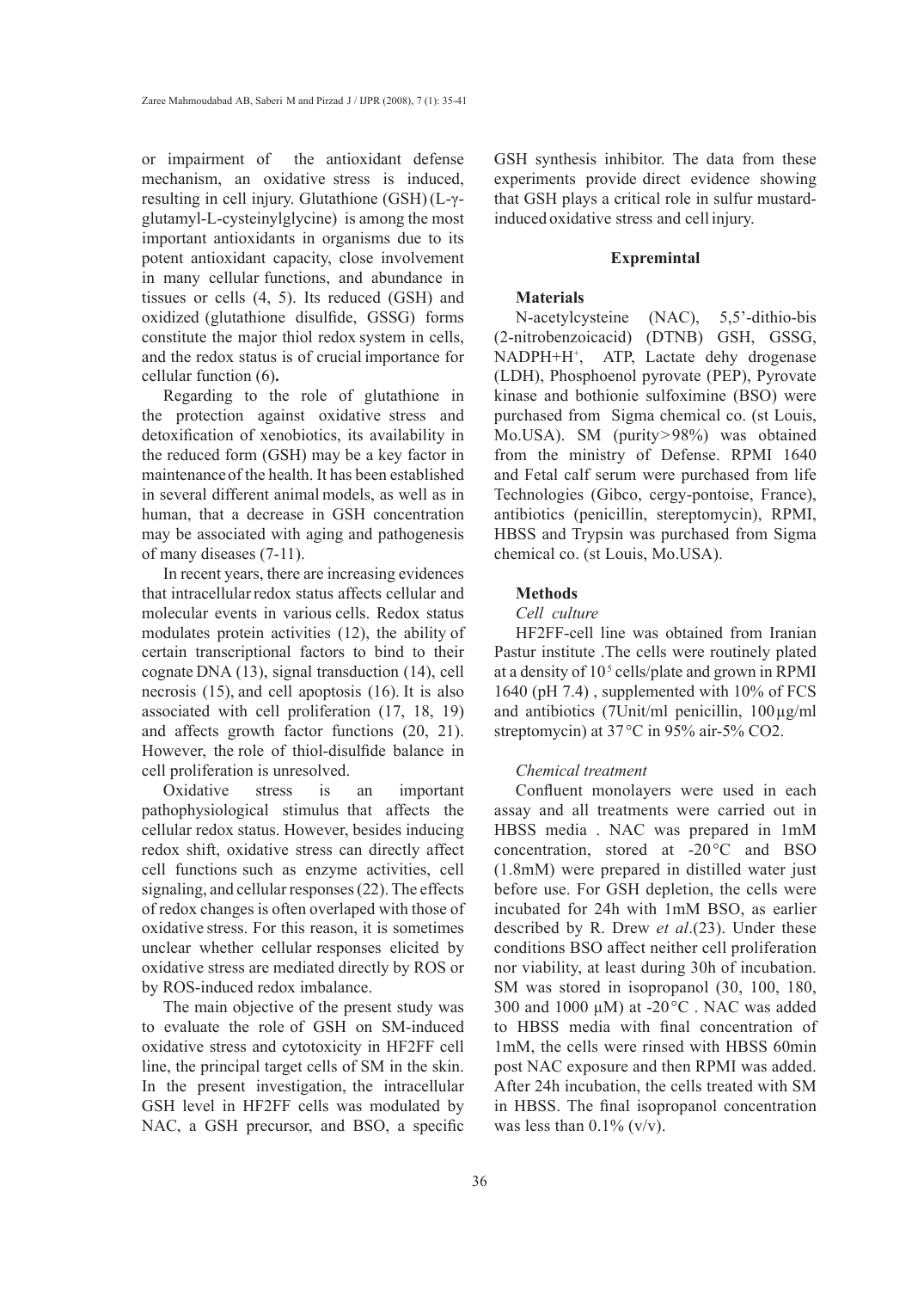## *Determination of intracellular glutathione*

The concentration of reduced glutathione was determined according to the Tietze method with slight modifications (24). Briefly, HF2FF cells were cultured at  $5 \times 10^5$  cells/well in 6well culture plates for 2 days. At the end of the incubation, cells were washed twice with  $Ca^{2+}$ - and Mg<sup>2+</sup>-free PBS and lysed with 0.1 ml of 3% perchloric acid for 15 min at 4 $\degree$ C, then centrifuged at 800 $\times$ *g* for 5 min, and supernatant were neutralized with 0.9 ml of 0.1 M sodium phosphate/5mM EDTA buffer, pH7.5 (phosphate/EDTA buffer). The reaction mixture contained 20µl of the neutralized extract, 0.96 ml of phosphate/EDTA buffer, 20 µl of 60 mM 5,5'-dithio-bis(2-nitrobenzoic acid).The increase of absorbance at 412 nm was monitored for 4 min. At each determination, a standard curve of glutathione was prepared.

## *Catalase activity*

Catalase activity was measured by monitoring enzyme-catalyzed decomposition of  $H_2O_2$ . Briefly, a solution of  $H_2O_2$  was added to test tubes containing samples, a water blank, and a  $H_2O_2$ standard solution (standard) and incubated for 3min .The enzymatic reaction was terminated by addition of  $H_2SO_4$ . KMn $O_4$  (1.4 ml) to each tube, then vortexed and the absorbance of unreacted  $KMnO<sub>4</sub>$  was recorded at 480 nm. One unit of catalase activity is defined as *k*/(0.00693), where  $k = \log (S_0/S_2) \times (2.3/t)$ ,  $S_0$  is absorbance of standard minus absorbance of blank,  $S_2$  is absorbance of standard minus absorbance of sample and *t* is time interval (25)**.**

## *Superoxide dismutase activity*

Total SOD activity (Mn-plus Cu, Zn-SOD) was determined as previously described by Hermes-Lima and Storey (26), under the following assay conditions: 5 mmol l<sup>-1</sup> EDTA, 2.5 mmol  $l<sup>-1</sup>$  MnCl<sub>2</sub>, 0.25 mmol  $l<sup>-1</sup>$  NADH, 4 mmol l -1 2-mercaptoethanol in 50 mmol l-1 potassium phosphate buffer, pH 7.2. One SOD unit is defined as the amount of enzyme that inhibits the superoxide-induced oxidation of NADH (monitored at 340 nm) by 50%  $(IC_{50})$ . Several 1 ml cuvettes were run for each sample, using increasing amounts of enzyme extract (from 0 to 150 µl), the data were plotted as velocity *versus*

amount of enzyme extract, and an  $IC_{50}$  value was obtained. Blanks were run in the absence of 2-mercaptoetanol.

## *Lactate dehydrogenase (LDH) activity*

For LDH assay,  $2.5 \times 10^4$  cells/well in 96-well or  $5 \times 10^5$  cells/well in 6-well culture plates were cultured for 2 days.At the end of the incubation with SM, culture medium was removed and centrifuged at 800×*g* for 10 min to obtain cellfree supernatant. The activity of LDH in the supernatant was determined using Vassault and colleagues method (27). Because NAC could affect LDH activity measured with this method, the absorbance value of RPMI containing NAC (0, 0.01, 0.1 or 1 mM) at 490 nm was subtracted from each value of the supernatant. The results were expressed as percentage of the maximum amount of LDH released from samples that had been treated with 1% TritonX-100. LDH leakage (in percent) was calculated as (LDH activity in medium/totalLDH activity)×100.

#### *Statistical analysis*

Data were analysed using 2-way analysis of variance. Subsequent to this, groups were compared with each other using Dunnett's test. Significant differences between groups were assumed if the P value was <0.05.

## **Results**

 Figure 1 shows the dose-dependent decrease in viability when cells were treated with sulfur mustard for 1 h. With the highest concentration of sulfur mustard (1000  $\mu$ M), the viability was approximately 5-20% of the control value. Sulfur mustard -induced decline in intracellular GSH level was also time dependent (Figure 2). The GSH concentration in the control cells remained at a constant level  $(\sim 3.31 \text{ }\mu\text{mol/mg})$ protein), whereas the GSH level in the cells treated with sulfur mustard  $(100 \mu M)$  decreased dramatically from 1 h onward (Figure 2) . In the present study, HF2FF cells were pretreated with 0.1 mM NAC and 1 mM BSO for 12 h before exposure to sulfur mustard. Compared with the control cells, NAC significantly enhanced the intracellular GSH content of HF2FF cells, whereas BSO pretreatment markedly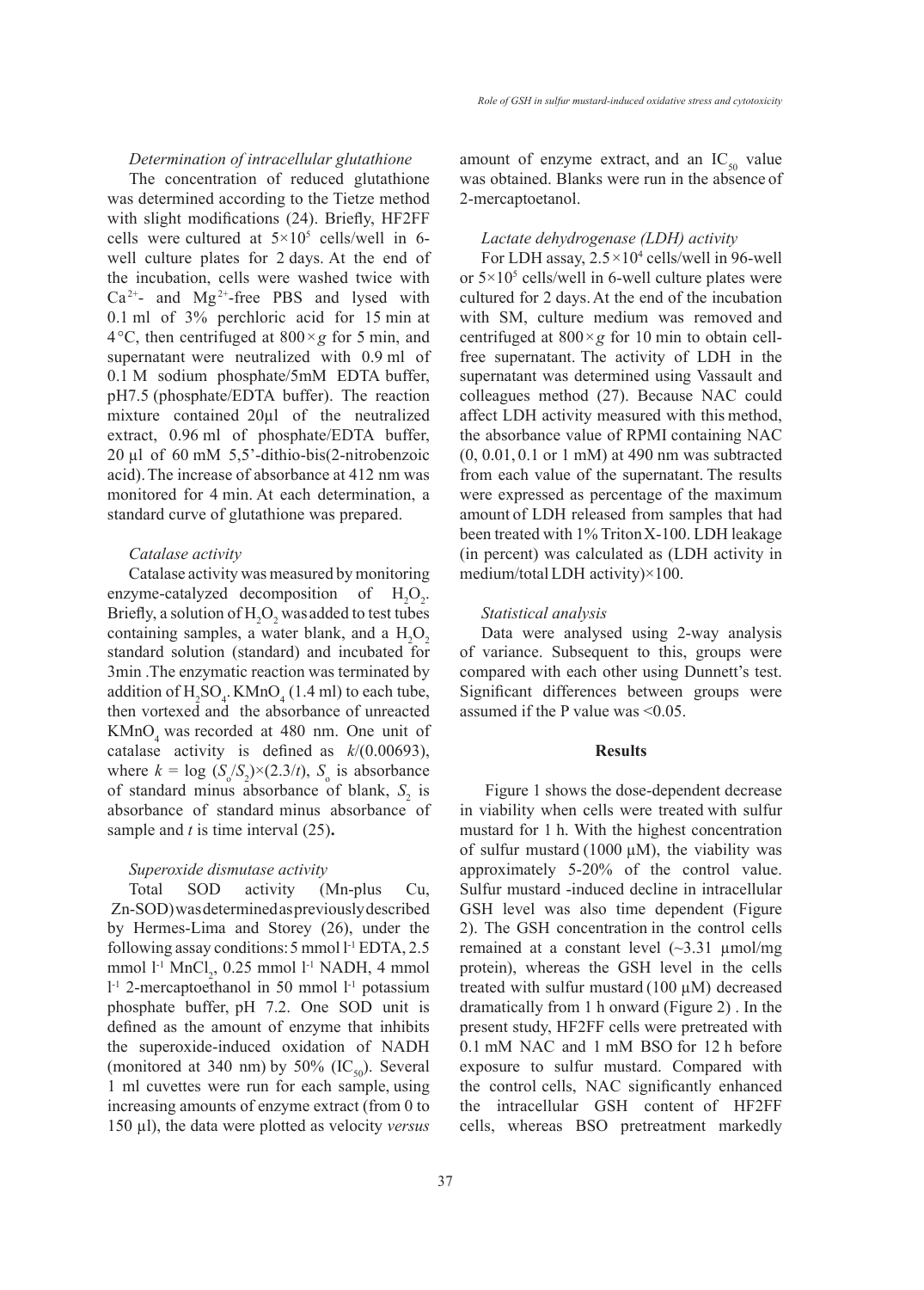Zaree Mahmoudabad AB, Saberi M and Pirzad J / IJPR (2008), 7 (1): 35-41



**Figure 1.** Effect of sulfur mustard exposure on cellular viabillity in human skin fibroblast cells (HF2FF). In dose-response study cells were treated with different doses (from 0 to  $1000 \mu M$ ) of sulfur mustard and different times (from 0 to 60 min). Data are means±SD; *n*=6 experiments.

 $* P < 0.05$  compared with control group.

decreased the GSH level in HF2FF cells (Figure 3). Although the subsequent sulfur mustard exposure significantly reduced the GSH level, those cells with NAC pretreatment contained a higher level of GSH compared with the cells treated with sulfur mustard only. On the other hand, BSO pretreatment further enhanced the extent of GSH depletion caused by sulfur mustard exposure because the cells with both BSO and sulfur mustard treatment displayed the lowest GSH level among all these groups. The viability of these three groups of HF2FFs were exactly match with GSH levels (Table 1). Table-1 shows the different effects of NAC and BSO on sulfur mustard-induced cytotoxicity as measured by the percentage of LDH leakage. After 24h of incubation, LDH leakage in the control, control (180µM/SM), BSO (180µM/ SM), and NAC(180 $\mu$ M/SM)cellswas 11.5 $\pm$ 0.85, 71.7 $\pm$ 4.72, 78.31 $\pm$ 5.96, and 49.34 $\pm$ 3.32%, respectively. These data suggest that, NAC



Figure 2. Effect of sulfur mustard exposure on intracellular glutathione (GSH) in human skin fibroblast cells (HF2FF). In dose-response study cells were treated with different doses of sulfur mustard for 1 h. Data are means±SD; *n*=6 experiments. \* *P*<0.05 compared with control group.

pretreatment significantly reduced the LDH leakage induced by sulfur mustard, whereas the cells pretreated with BSO showed a marked increase in LDH leakage compared with those cells exposed to sulfur mustard only.In this study, SOD activity was used for the determination of  $O_2$  formation and catalase activity was used for measurement of intracellular  $H_2O_2$  formation. The results are summarized in Table 2.As shown in Table 2, NAC pretreatment did not change the SOD and catalase activity in sulfur mustardexposed HF2FFcells than the control cells. In contrast, BSO pretreatment significantly enhanced the SOD and catalase activity in sulfur mustard-treated HF2FF cells (Table 2).

#### **Discussion**

The involvement of ROS and oxidative damage in sulfur mustard-induced cytotoxicity and fibrosis has been extensively studied. It is

**Table 1.** Effects of NAC and BSO on LDH and GSH in sulfur mustard-exposed HF2FF cells. Cells were pretreated with NAC (0.1 mM) or BSO (1 mM) for 1 h and then treated with 180 µM SM for 1 h. Data are means±SD; *n*=6 experiments.

|                         | % LDH leackage    | $GSH(\mu M/mg$ protein) |
|-------------------------|-------------------|-------------------------|
| Normal                  | $11.5 \pm 0.85$   | $0.331 \pm 0.12$        |
| <b>NAC</b>              | $12.2 \pm 1.1$    | $0.744 \pm 0.23*$       |
| <b>BSO</b>              | $11.9 \pm 0.85$   | $0.15 \pm 0.1*$         |
| Control $(180\mu M/SM)$ | $71.7 \pm 4.72*$  | $0.17 \pm 0.14*$        |
| BSO $(180\mu M/SM)$     | $78.31 \pm 5.96*$ | $0.11 \pm 0.09*$        |
| $NAC (180 \mu M/SM)$    | $49.34 \pm 3.32*$ | $0.24 \pm 0.11*$        |

 \* *P*<0.05 compared with control group; LDH: Lactate dehydrogenase; GSH: Glutathione; NAC: N-acetylcysteine; BSO: Buthionine Sulfoximine.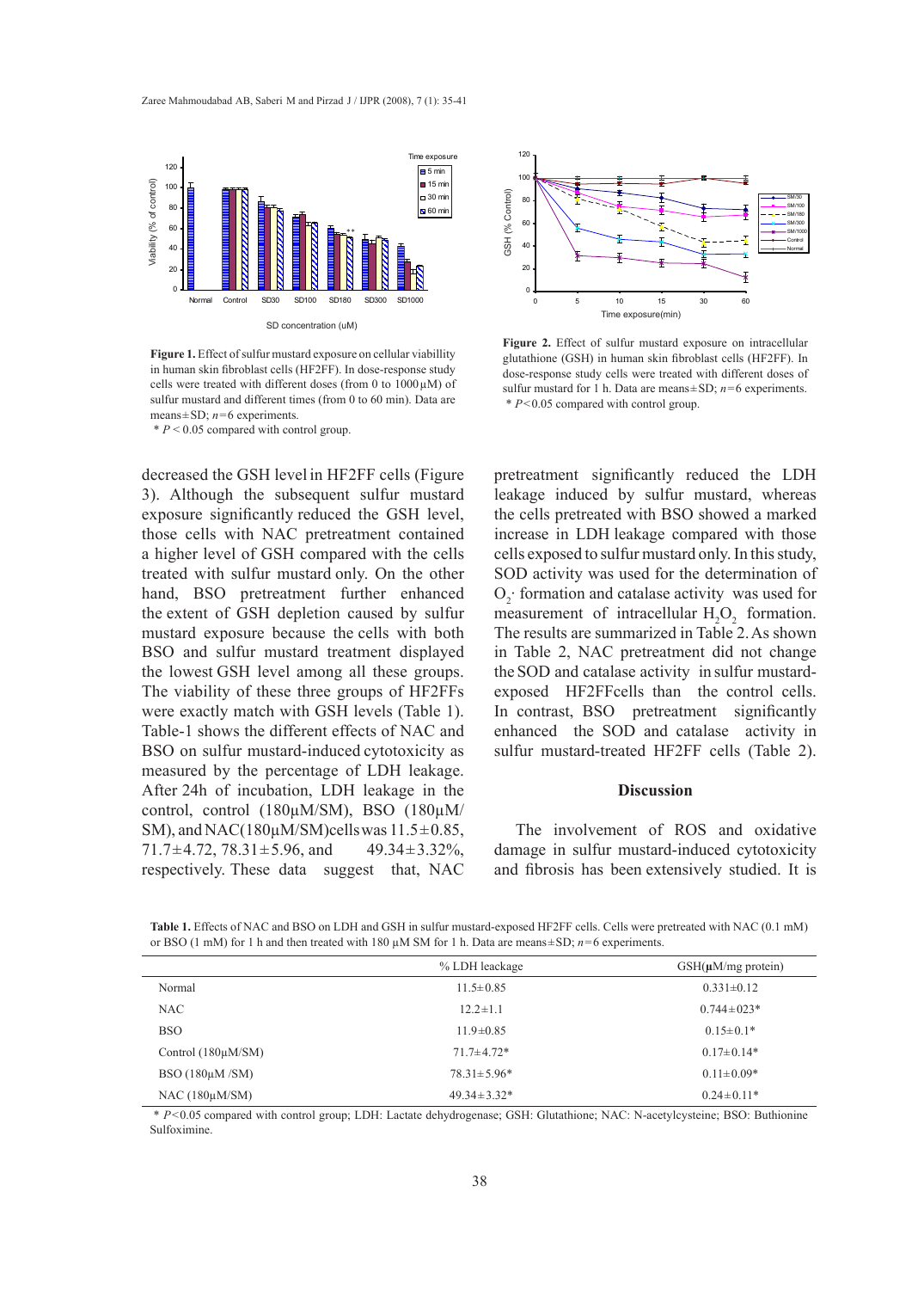

**Figure 3.** Effects of *N*-acetylcysteine (NAC) and buthionine suloximine (BSO) on intracellular GSH changes in HF2FFs. Cells were pretreated with NAC (0.1 mM) or BSO (1 mM) for 12 h. Data are means±SD; *n*=6 experiments. \* *P*<0.05 compared with control group.

well known that GSH is the major intracellular antioxidant with multiple biological functions. One of its most important functions is protection against oxidative damage caused by ROS through enzymatic and nonenzymatic reactions (28). Therefore, it will be of interest to evaluate the effect of GSH on sulfur mustard toxicity. The present study was thus undertakento assess the role of intracellular GSH on sulfur mustard-induced oxidative stress, cytotoxicity in primary cultured HF2FF cells and evaluation of intracellular GSH level on cell protection. The intracellular GSH level was modulated with NAC, a GSHprecursor, and BSO, a specific GSH synthesis inhibitor. The results obtained show that NAC was able to increase the intracellularGSH content in HF2FF cell and suppress sulfur mustard-induced ROS formation and LDH leakage. In contrast, BSO pretreatment led to intracellular GSH depletion and enhanced the susceptibility of HF2FFs to sulfur mustard-induced oxidative stress and cell injury. Therefore, the present study provides convincing evidence supporting the notion that GSH plays an important role in sulfur mustardinduced oxidative stress and cytotoxicity in HF2FF cells.

Previous studies showed thatthe concentrations of antioxidant molecules, including GSH, decreased in different tissues after exposure of sulfur mustard (15). On the other hand, there was a maximal decrease in intracellular GSH in HF2FF cells 1 h after sulfur mustard exposure, which coincides with the dramatic increase in LDH leakage at the same time points after sulfur mustard treatment. It is believed that there are three possible mechanisms accounting for the decline in cellular GSH in response to sulfur mustard exposure: *1*) via GSH peroxidase (GPx) reaction, *2*) via the GSH transferase reaction, and *3*) via GSH efflux (5, 14). GPx mainly catalyzes the direct reaction of GSH with ROS such as  $H_2O_2$  and hydroxyl radical, resulting in the formation of GSSG.

The close resemblance of the time course of GSH with that of LDH leakage tends to suggest that GSH efflux is an important mechanism accounting for sulfur mustard-induced intracellular GSH depletion in HF2FFs. The availability of cysteine is one of the rate-limiting factors in GSH synthesis, and NAC acts as a precursor of GSH to facilitate GSH synthesis (20). In this study, NAC pretreatmentwas able to increase the intracellular GSH level and inhibit sulfur mustard-induced LDH leakage, which is consistentwith an earlier study showing that the addition of NAC was responsible for a decrease in silica-induced cytotoxicity in cultured pulmonary endothelial cells. Furthermore, the present study also examined the effects of NAC on sulfur mustard-induced ROS

**Table 2.** Effects of NAC and BSO on SOD and catalase activity in sulfur mustard-exposed HF2FF cells. Cells were pretreated with NAC (0.1 mM) or BSO (1 mM) for 1 h and then treated with 180  $\mu$ M SM for 1 h. Data are means $\pm$ SD;  $n=6$  experiments.

|                          | $SOD$ (i.u/mg protein) | Catalase (i.u/mg protein) |
|--------------------------|------------------------|---------------------------|
| Normal                   | $56.8 \pm 11.92$       | $12.3 \pm 2.11$           |
| <b>BSO</b>               | $63.32 \pm 10.44$      | $13.92 \pm 1.98$          |
| NAC                      | $55.87 \pm 11.36$      | $12.02 \pm 1.15$          |
| Control $(180 \mu M/SM)$ | $87.61 \pm 24.2^*$     | $14.56 \pm 3.46*$         |
| BSO $(180\mu M/SM)$      | $89.3 \pm 20.62*$      | $15.23 \pm 4.23*$         |
| aNAC $(180\mu M/SM)$     | $52.40 \pm 12.75$      | $11.93 \pm 3.89$          |

*\* P*<0.05 compared with control group; SOD: Superoxide dismutase; BSO: Buthionine Sulfoximine; NAC: N-acetylcysteine.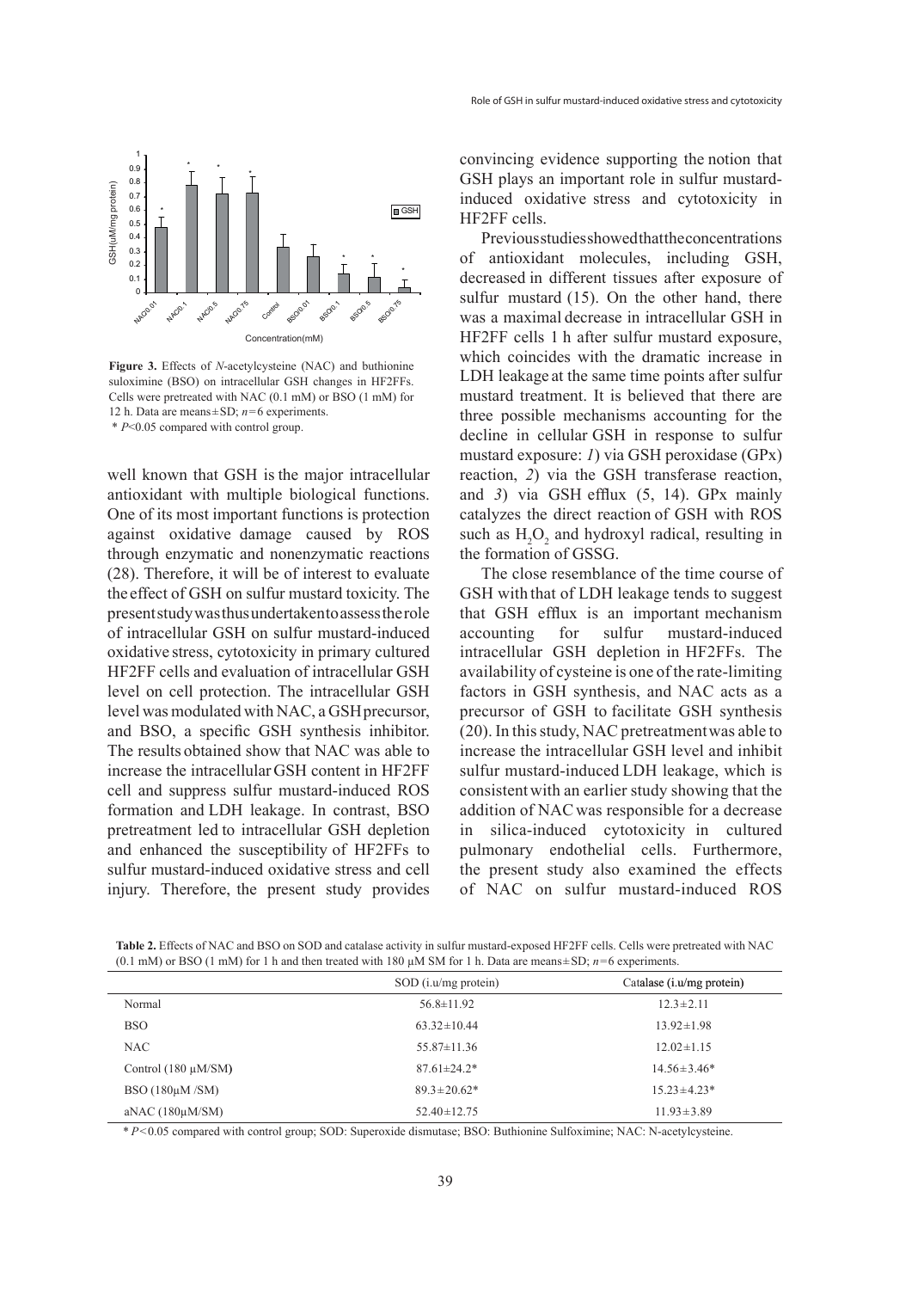formation. It is interesting to note that NAC pretreatment significantly suppressed catalase activity. The differential effects of NAC on different species of ROS were also observed in an earlier study by Aruoma and his co-workers (2). They demonstrated that NAC is a potent scavenger of  $H_2O_2$  and hydroxyl radicals, whereas the scavenging activity of NACagainst  $O_2$  was found to be rather weak. At present, the antioxidant property of NAC has been well characterized, and it is known that NAC acts as a precursor of GSH to facilitate intracellular GSH synthesis (2, 20). Therefore, the inhibitory effects of NAC against sulfur mustard-induced ROS formation and LDH leakage clearly indicate the important role of GSH in protection against sulfur mustard toxicity in HF2FF cells. Some earlier studies (18, 19) in animals and humans used aerosolized GSH to enhance pulmonary GSH content and to counteract the imbalance of oxidant-antioxidant in idiopathic pulmonary fibrosis. BSO is a specific inhibitor of glutamylcysteine synthetase, the key enzyme in intracellular GSH synthesis. It has been widely used for depleting intracellular GSH in various cells and tissues (1, 23). In the present study, BSO pretreatment led to a reduction in GSH content in control cells and a further decline in GSH level in sulfur mustard-treated HF2FF cells. Accordingly, the cells pretreated with BSO became more susceptible to the toxic effects of sulfur mustard as shown by the significantly increased LDH leakage. Results from the present study also showed that BSOpretreated HF2FF cells generated a higher level of ROS in both the control and sulfur mustardexposed cells, indicating that GSH mainly acts as an ROS scavenger to protect against sulfur mustard-induced cell injury. The aggravating effect of BSO on sulfur mustard-induced oxidative stress, cytotoxicity, and genotoxicity further supports the notion that GSH plays a critical role in the toxicity of sulfur mustard (22). It seems that sulfur mustard-induced ROS formation led to the depletion of GSH and impairment of the antioxidant system, which in turn, exacerbates the oxidative damage in sulfur mustard-exposed cells.

In summary, the present study evaluated the critical role of GSH in sulfur mustard-induced oxidative stress and cytotoxicity in cultured HF2FF cells. It is believed that the understanding ofthe importance of GSH will be beneficial to the development of preventive or therapeutic agents in control of sulfur mustard-induced injuries in human skin.

#### **Acknowledgement**

We acknowledge Iranian Pastur Institute for providing us with the human skin fibroblast cell line , this work was supported by a grant from chemical injury research center of Baqiyatallah University.

#### **Refferences**

- (1) Rappeneau S, Baeza-Squiban A, Marano F and Calvet JH. Efficient protection of human bronchial epithelial cells against sulfur and nitrogen mustard cytotoxicity using drug combinations. *Toxicol. Sci.* (2000) 58: 153-160
- Eisenmanger W, Drasch G, Von Clarmann M, (2) Kretschmer E and Roider G. Clinical and morphological findings on mustard gas poisoning. *J. Forensic Sci*. (1991) 36: 1688-1698
- (3) Dacre JC and Goldman M. Toxicology and pharmacology of the chemical warfare agent sulfur mustard. *Pharmacol. Rev.* (1996) 48: 289-326
- Meister A. Glutathione, ascorbate and cellular (4) protection. *Cancer Res.* (1994) 54: 1968s-1975s
- Meister A and Anderson ME. Glutathione. *Annu. Rev.*  (5) *Biochem.* (1983) 52: 711-760
- (6) Borok ZR, Buhl GJ, Grimes AD, Bokser RC, Hubbard KJ, Holroyd JH, Roum D, Czerski B, Cantin AM and Crystal RG. Effect of glutathione aerosol on oxidantantioxidant imbalance in idiopathic pulmonary fibrosis. *Lancet* (1991) 338: 215-216
- (7) Droge W, Gross A, Hack V, Role of cysteine and glutathione in HIV infection and cancer cachexia: therapeutic intervention with *N*-acetylcysteine. *Adv. Pharmacol.* (1997) 38: 581
- (8) Aruoma OI, Halliwell B, Hoey BM and Butler J. The antioxidant action of *N*-acetylcysteine: its reaction with hydrogen peroxide, hydroxyl radical, superoxide, and hypochlorous acid. *Free Radic. Biol. Med.* (1989*)* 6: 593-597
- Boehme DS, Maples KR and Henderson RF. Glutathione (9) released by pulmonary alveolar macrophages in response to particles in vitro. *Toxicol. Lett.* (1992) 60: 53-60
- (10) Lomaestro BM and Malone M. Glutathione in health and disease: pharmacotherapeutic issues. *Ann. Pharmacother.* (1995) 29: 1263-73
- (11) Smith LJ, Houston M and Anderson J. Increased levels of glutathione in bronchoalveolar lavage from